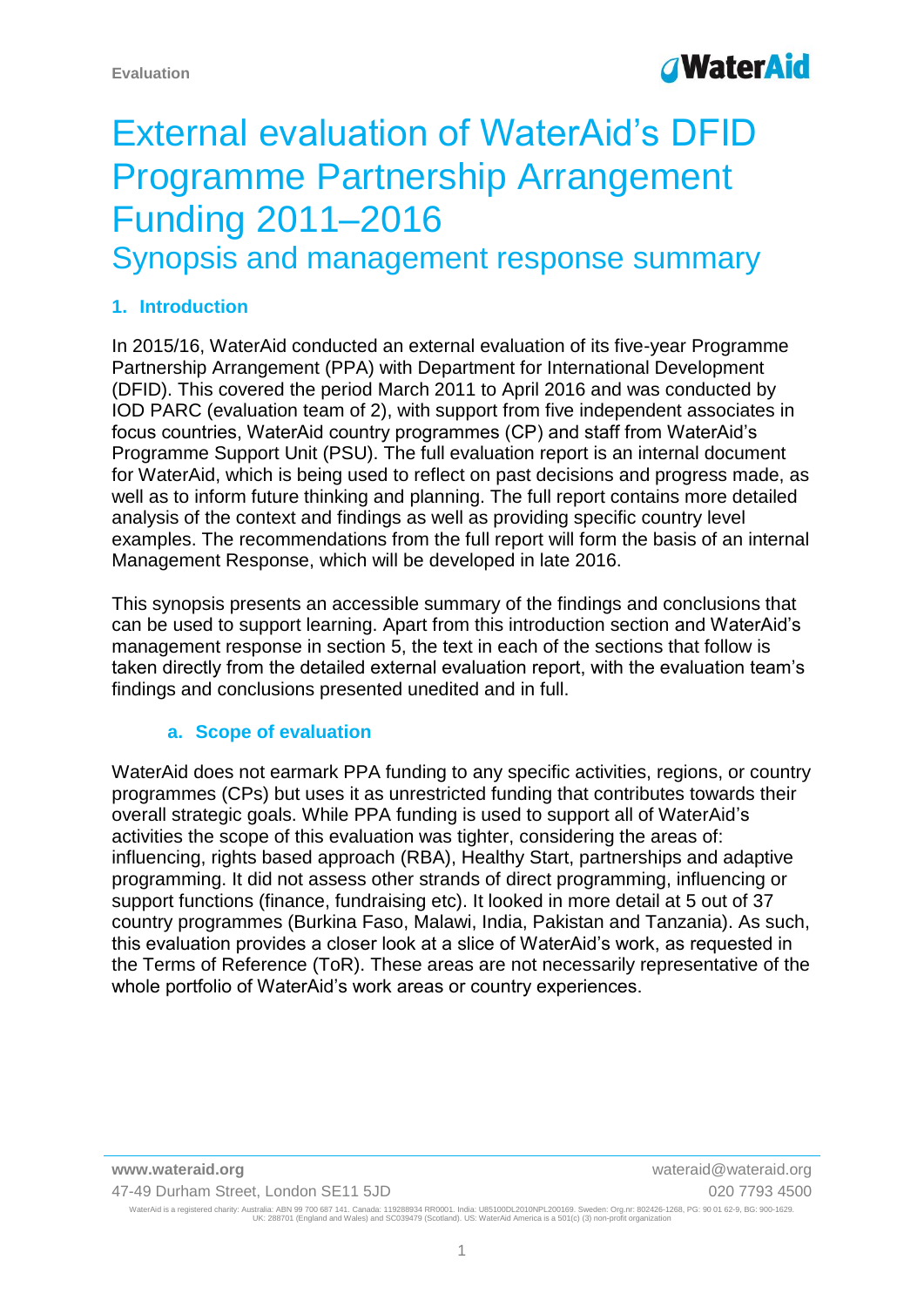

#### **b. Objectives of Evaluation**

The purpose of the evaluation was to reflect on the progress achieved during the period 2011-2016 and to consider progress in adaptive programming and partnerships to support future work in these two areas. The objectives of the evaluation were:

- 1. To assess the extent to which WaterAid has delivered against the three outcome indicators in the PPA logframe:
	- $\circ$  Capacity for collective action by civil society and non-sector actors to campaign for the rights of the poor to WASH
	- o Global and national influencing is contributing to more people potentially having access to water and sanitation
	- o WASH is recognised as an essential element of Health in national development frameworks, sector policies and programmes
- 2. To assess the extent to which internal programme tools have led to adaptive programming
- 3. To assess the extent that WaterAid partners' capacity has been increased and the extent to which the relationship between partners and WaterAid changed following investment in a Partnership Training Programme and the 2014 Keystone Survey

#### **c. Limitations and Bias**

It is important when considering the findings, conclusions and recommendations to bear in mind that this evaluation primarily looks at a small number of focus areas drawn from the entirety of WaterAid's work. Another important caveat is that 2015/16 is a year of transition for WaterAid with new country strategy papers (CSPs) and for the first time the development of country programme operational plans (CPOPs) and regional operational plans. While these documents have been analysed to illustrate changes in approach, these changes come at the very end of the PPA period.

#### **2. WaterAid PPA Funding Context 2011-2016**

WaterAid's PPA aims to transform lives by improving access to safe water, sanitation and hygiene in the world's poorest communities. With support from DFID's PPA, WaterAid reported significant advancements against the 2009-2015 Global Strategy's four aims.

For four years the PPA supported the 2009-2015 Global Strategy's ambition to enable a further 25 million people to have access to basic services as a direct result of WaterAid's work, and to reach an additional 100 million people through their influencing work. The two year PPA extension period (2013-16) overlapped with the completion of 2009-2015 WaterAid Global Strategy and an internal period of strategising which culminated in the current Global Strategy aiming to secure universal access to WASH by 2030. The scope of this evaluation therefore sits clearly in the previous Global Strategy and subsequent shift of focus into the new Global Strategy.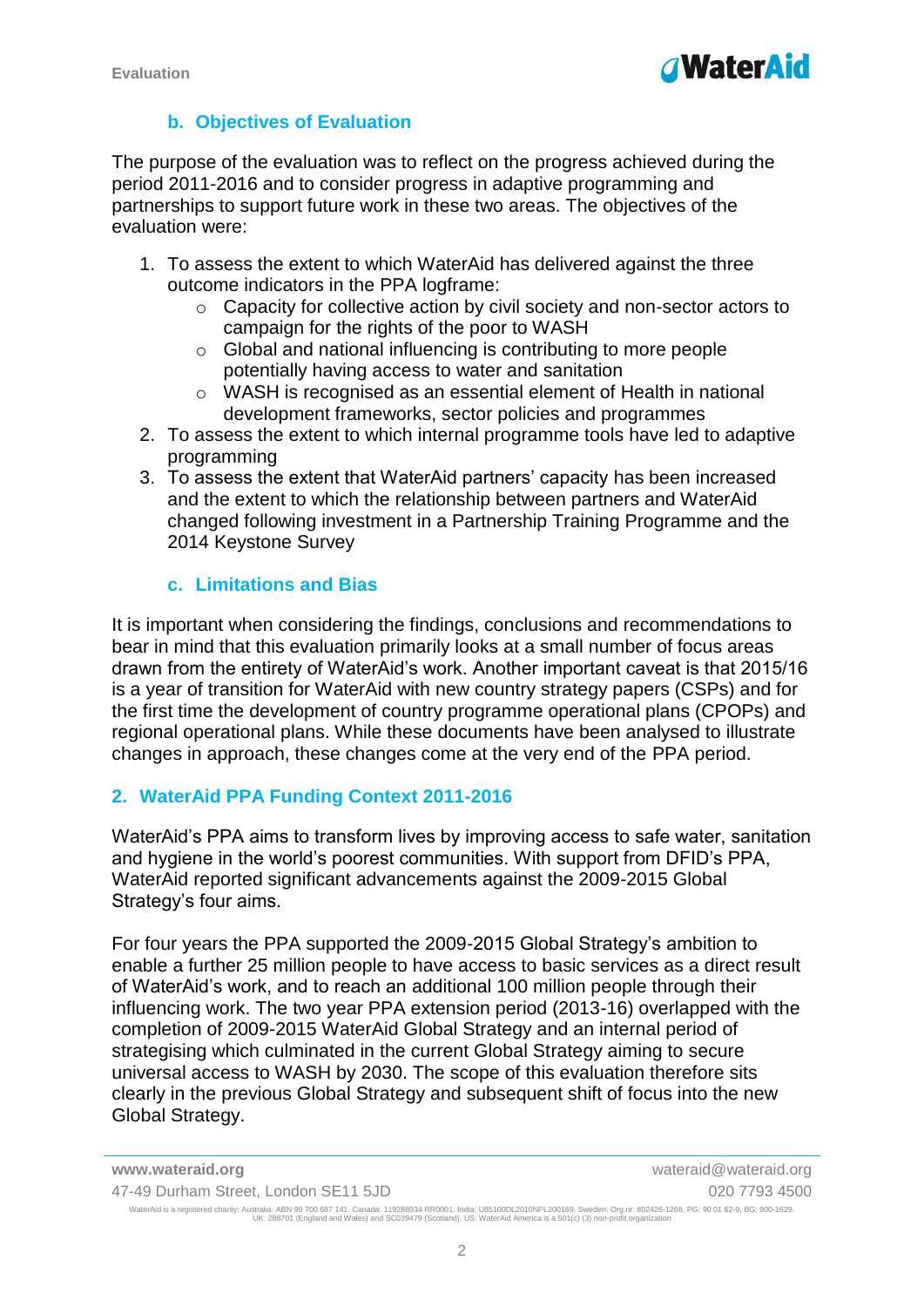

The current Global Strategy, '*Everyone Everywhere 2030'* recognises that such a universal aim requires transformational change in the sector and that WaterAid cannot deliver this alone. One of the critical shifts in the current Global Strategy is to invest more heavily in leveraging and influencing decision makers to help make this change.

#### **3. Main findings and conclusions**

#### **3.1Enquiry One – Outcome Indicator One**

This looks for evidence of *increased capacity for collective action by civil society and non-sector actors to campaign effectively for the rights of the poor to WASH*. As such, the Evaluation team included evidence that adopted an explicit Rights Based Approach (RBA) under this outcome indicator.

WaterAid has made a systematic effort to internalise the rights based approach (RBA) through the Rights Based Approach Action Learning initiative across 2 CPs per region. This cross-regional initiative builds on the outcomes of the Global Transparency Fund (GTF) programme and aims to support WaterAid staff in identifying and applying the principles and aspirations of RBA into programmes and build confidence within programme teams to move from a needs-based approach to a RBA. The intent is to upscale the use of RBA as a tool to build the voices of communities and hold duty bearers to account. In the current global strategy there is a special emphasis on rights and the use of RBA. It appears to be more ambitious than before because WaterAid realises it cannot reach everyone everywhere without being more purposeful about its advocacy and influencing. In the last couple of years WaterAid's advocacy and influencing work has gained greater profile (such as the post-2015 WASH goal) and it has become more confident about leveraging other resources to reach the ambitious targets.

In the main, all three enquiry streams provided evidence of progress. Countries may or may not have followed a RBA; therefore the majority of evidence comes from pockets of work, predominantly the RBA pilot countries (follow on from the DFID funded GTF). The literature assessments however failed to provide evidence of the main factors hindering/supporting capacity improvements. Capacity is currently not tracked. There could be various reasons for this including: the purpose of the annual reports and country programme evaluations does not require such a narrative or that this information is held in other Senior Management Team processes. To explore the sustainability and factors affecting capacity improvements the evaluation relied on additional documentary review, interviews and focus group data.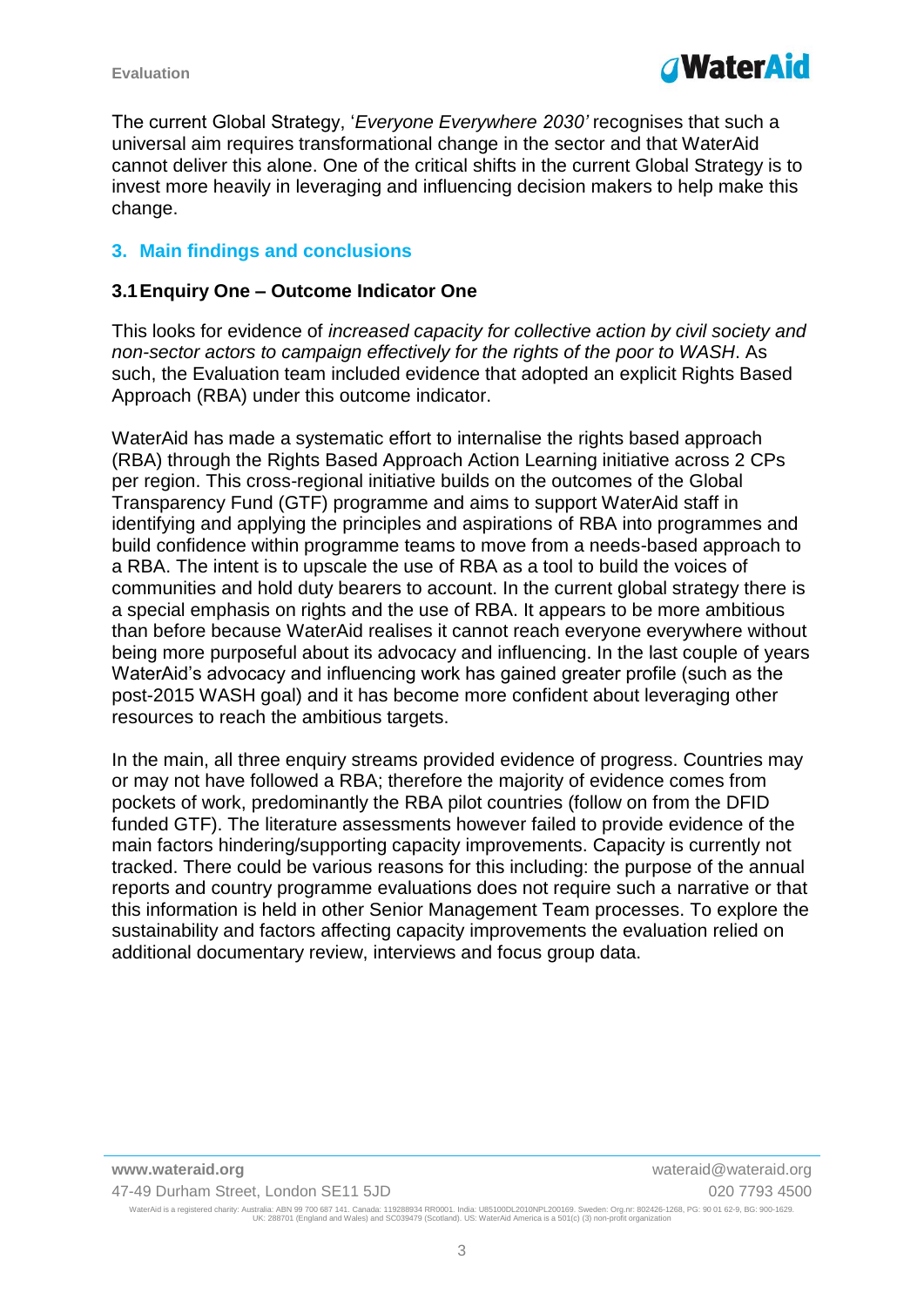

### **3.1.a** Findings

- There are positive examples of where WaterAid has informed and assisted civil society and non-state sector actors' capacity to campaign for the rights of the poor to access WASH.
- Current reporting systems at the global and regional level do not systematically baseline, monitor/ track and capture information on capacity over time which makes it difficult to ascertain the impact of a RBA on increased access to WASH by assisting civil society and other actors.
- Drawing on findings from the partnerships section it is unclear to what extent the capacity building of partners for effective campaigning can be attributed to WaterAid.
- There is evidence that strategic thinking (focus on sector strengthening and sector monitoring) and involvement with regional and global platforms has built campaigning momentum.
- There has been a positive shift in the design and planning of WaterAid's work including greater national and regional contextual understanding.
- The regional structure through its interface role appears to be enabling improvements.
- Teams that work together with fewer barriers to communication are able to have a greater impact. Currently, strong capacity appears to rely on individuals or individual relationships rather than institutionalised ways of working.
- Strategy and/or approaches need to be translated/ operationalised into actionable programme design and joint departmental objectives.
- Regional roles are carrying a lot through a conflation of management and leadership responsibilities.

#### **3.1.b** Conclusions

There are many positive examples of WaterAid informing and assisting through its campaigns the rights of the poor to WASH. However the current regional and global reporting processes do not systematically baseline and track changes over time. It is therefore difficult to ascertain impact. The regional structure is embedded and has begun enabling sustainable improvements through its interface role. However these improvements need to be the results of institutionalised processes to be sustainable. Currently there is an over-reliance on individuals whose workloads cover both management and leadership tasks.

#### **3.2Enquiry Two –Outcome Indicator Two**

This looks for evidence of *global and national influencing work contributing to more people potentially having access to water and sanitation*. Influencing is one of five key operational approaches chosen to deliver the four global strategic aims. It is understood as WaterAid's ability 'to influence governments, service providers and institutions to prioritise effective and affordable delivery of safe water, sanitation and hygiene'. It sits alongside partnerships, sustainability, capacity development and disaster resilience as a means of delivery. This is a shift from the previous strategy which pinned high expectations on influencing as a type of programming. The Global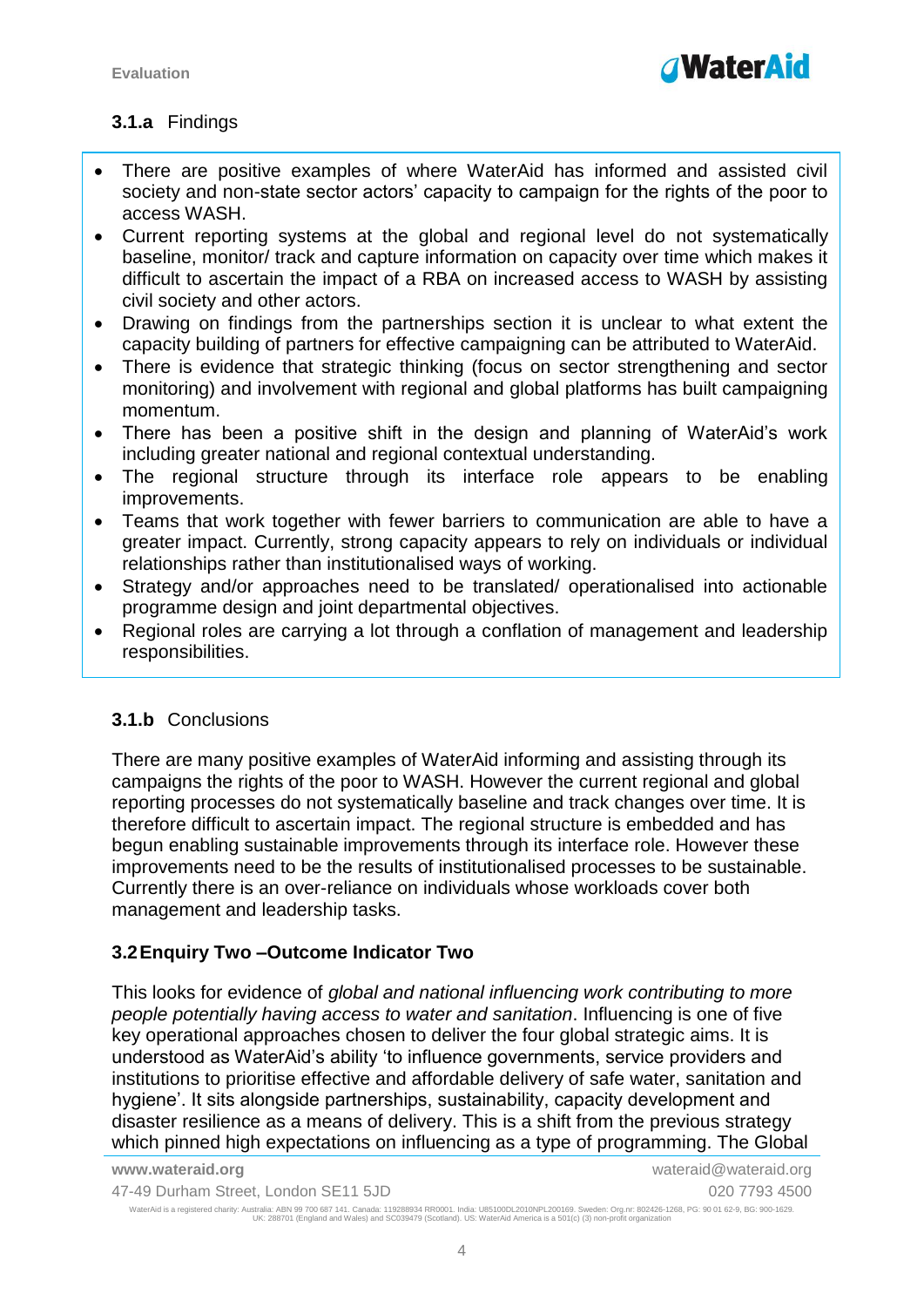Strategy is intended to be more nuanced, providing a global theory of change and core objectives as a broad canvas for CPs to set into their national context.

### **3.2.a** Findings

- There is an established process for selecting evidence for the PPA and a system aligned with the previous global strategy for collecting data against the strategic performance indicators.
- There is the greatest amount of positive evidence of change available against this outcome indicator but the quality and import of this evidence is ambiguous.
- There is currently no process which tracks / monitors qualitative changes in access to WASH as contributed to by WaterAid's global, regional and national influencing work.
- The Annual Reports provide a lot of evidence of influencing work however it is unclear whether or not these results are externally (and internally) validated. Without this process, the strength of the evidence, its robustness and objectivity will be challenged.
- Globally WaterAid invested in campaigning for a single SDG on WASH and designing its new advocacy priority known as Healthy Start.
- Structures such as the Global Advocacy Executive and the convening role of the Campaigns Team are working well to enable and operationalise new investments.
- WaterAid also continued to support regional platforms to align their work and monitor sector performance.
- At the national level it is difficult to discern what the 'key' activities in influencing were because there is no tracking of change over time and there appears to be no system for creating this picture of influencing at the regional or global level.
- There is an established process for aggregating evidence against outcome 2 for PPA reporting. However there appears to be a lack of consistency about what is considered significant influencing evidence internally (which validates the earlier finding about the ambiguity of evidence for outcome 2).
- While there is no final published theory of change that underpins the current Global Strategy, substantial time has been dedicated to this. However, there remains a lack of clarity in how the Policy Campaigns Department (PCD) believe change happens. A theory of change which will facilitate agreement on how national, regional and global influencing strategies align.

#### **3.2.b** Conclusions

There is the greatest amount of positive evidence of change against this indicator but the quality and import of this evidence is ambiguous. It is unclear how this evidence fits into WaterAid's global theory of change and therefore where and how it contributes to greater WASH access. Good work has been done where connections exist between PCD, International Programmes Department (IPD), PSU and CPs however these connections are not institutionalised. However, the work on the post-2015 global goal and now on Healthy Start are providing early results (new approach to planning etc.) of what greater collaboration and operationalisation can achieve.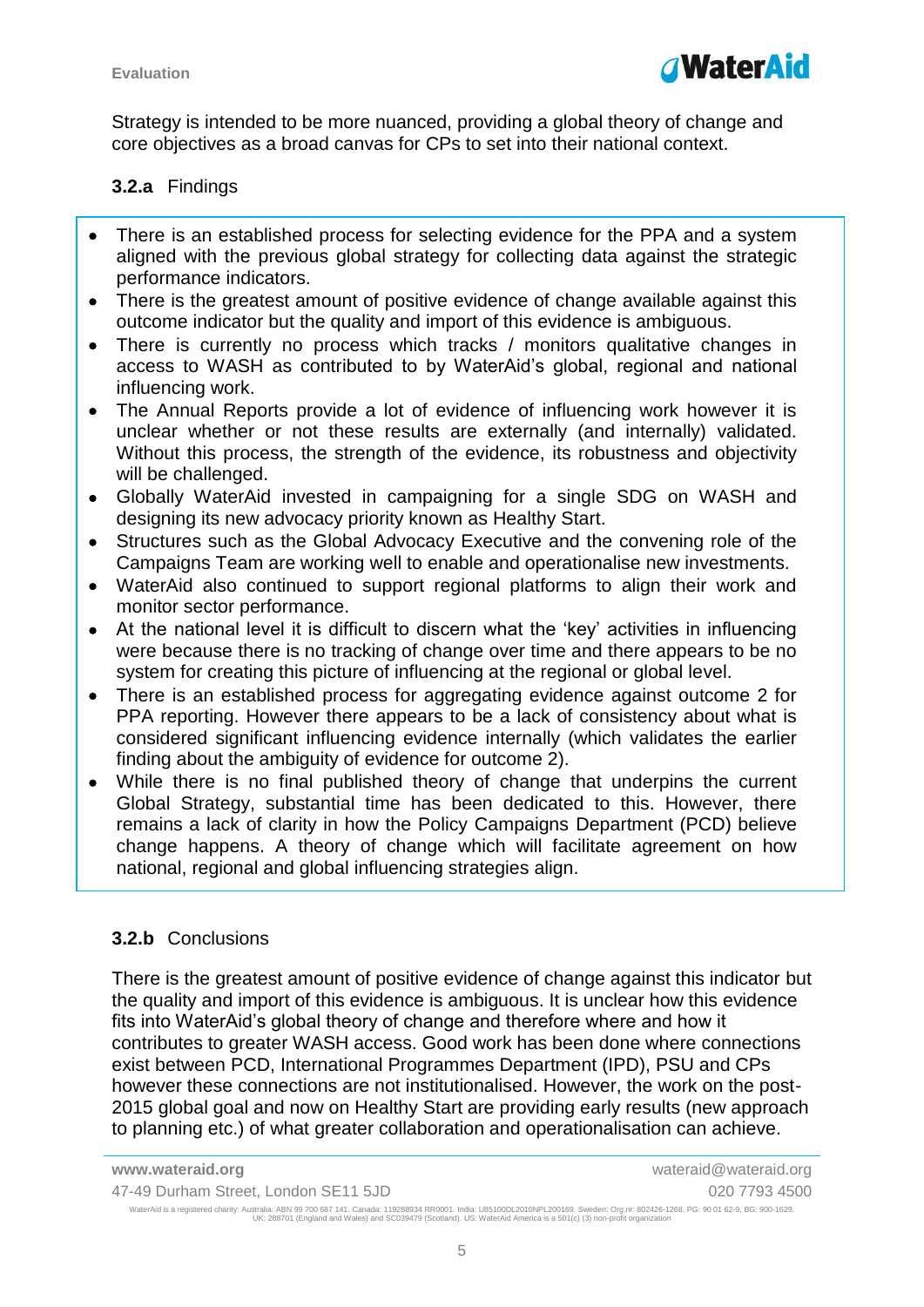

There is need for greater collaboration and cross-departmental ownership of problems. Further critical areas for attention are the monitoring and evaluation of influencing work (namely the baselining, tracking and reporting) which require attention before WaterAid will be able to tell a longitudinal, robust and objective story.

#### **3.3Enquiry Three – Outcome Indicator Three**

This looks for *evidence of WASH being recognised as an essential element of Health in national development frameworks, sector policies and programmes*. There is much less evidence against outcome indicator 3 across all enquiry streams and the evidence presented is not of the same quality (in general the types of changes are more at the output level). A potential reason for the lack of data could be that WASH in health has been less of a priority in programme design until it became the recent global advocacy priority – Healthy Start. It appears from interviews that there was a risk-averse culture to seeking out partners beyond WASH. However, the current global strategy and Healthy Start process has given time to jointly agreeing messages and building confidence that WaterAid does have something to say to the health sector.

#### **3.3.a** Findings

- The lack of a baseline or agreement on what sustainable looks like, i.e. target number of countries remaining at a level over time, means the evaluation team is limited in what it can say.
- WaterAid could learn from how Healthy Start has been designed and delivered with CPs (including the timing of when this new focus was introduced).
- From the small evaluation sample it appears that there is growing confidence in how to design a Healthy Start programme but this requires ongoing monitoring and support to ensure it is consolidated.
- WASH in health has always been important to WaterAid but it was not a global priority until the current global strategy.
- Limited technical capacity at the CP level in 'WASH in health' has deterred progress in programmes and advocacy.
- The culture of 'adding on' new technical components is a barrier. It appears that approach adopted by Healthy Start of turning theoretical concept into practical, accessible components for CPs is working.
- Drawing on the findings from the Partnership section, it is important to begin systematically tracking and monitoring the capacity of partners, as well as types of partnerships held by the CPs.
- Similarly the tracking systems for monitoring changes in influencing must be secured to ensure that change at the national, regional and global level is visible.
- It is too early for the positive momentum of WASH for child health to be visible in country results. However the changes in approach, partnership, upskilling and general interest indicates that results will follow.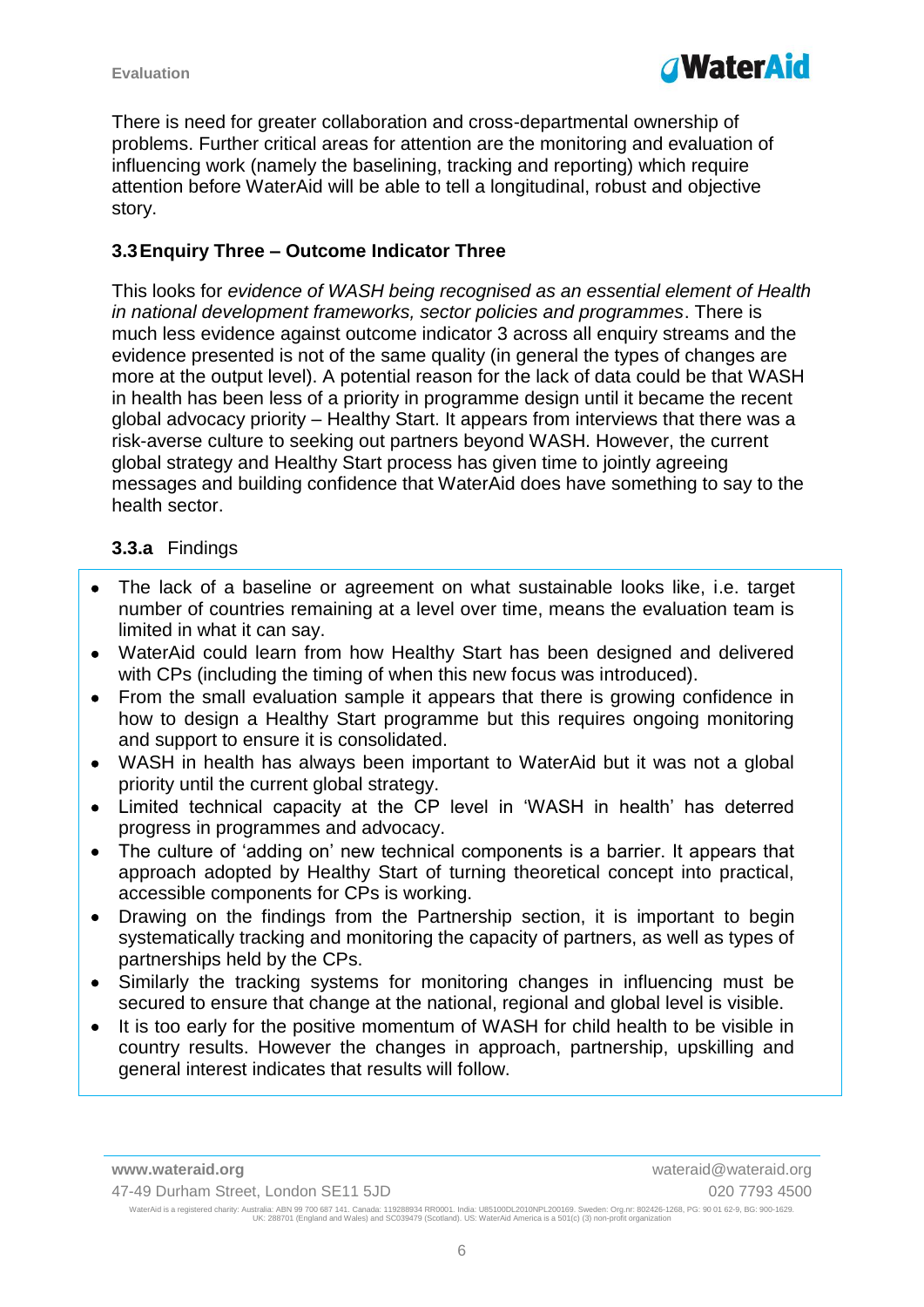

#### **3.3.b** Conclusions

There is the least amount of evidence available against this indicator. However, the current global strategy and the focus on Healthy Start have contributed to jointly agreeing messages and building confidence that WaterAid does have something to say to the health sector. A general movement supported by PCD to develop an organisation wide understanding of what constitutes progress in WASH through health is evident in new CSPs and CPOPs. This process is sustained by a collaborative way of working between London, regional teams and commitment from Country Representatives. It is therefore reasonable to expect that there will be improved progress within CPs on WASH and health within the current strategy period. However WaterAid needs to ensure that the systems and processes for tracking changes are carefully established, and that there is sufficient capacity to embed health aspects in WaterAid's ongoing work, both in terms of advocacy and broader programming work including service delivery.

#### **3.4Enquiry Four – Adaptive Programming**

This was to establish the *extent to which internal programme tools have led to adaptive programming*. There is currently no agreed definition of adaptive programming but it is understood as the process by which CPs apply knowledge and learning in a systematic way to refine their programmes. The PSU working with key stakeholders from IPD, PCD and Programme Funding Unit (PFU) and representatives from all CPs, have been developing the concept of adaptive programming since 2013. However the current strategy concretises key shifts from the old global strategy through setting out explicitly (through CPOPs and regional plans) how change will happen in terms of design and resourcing of programmes.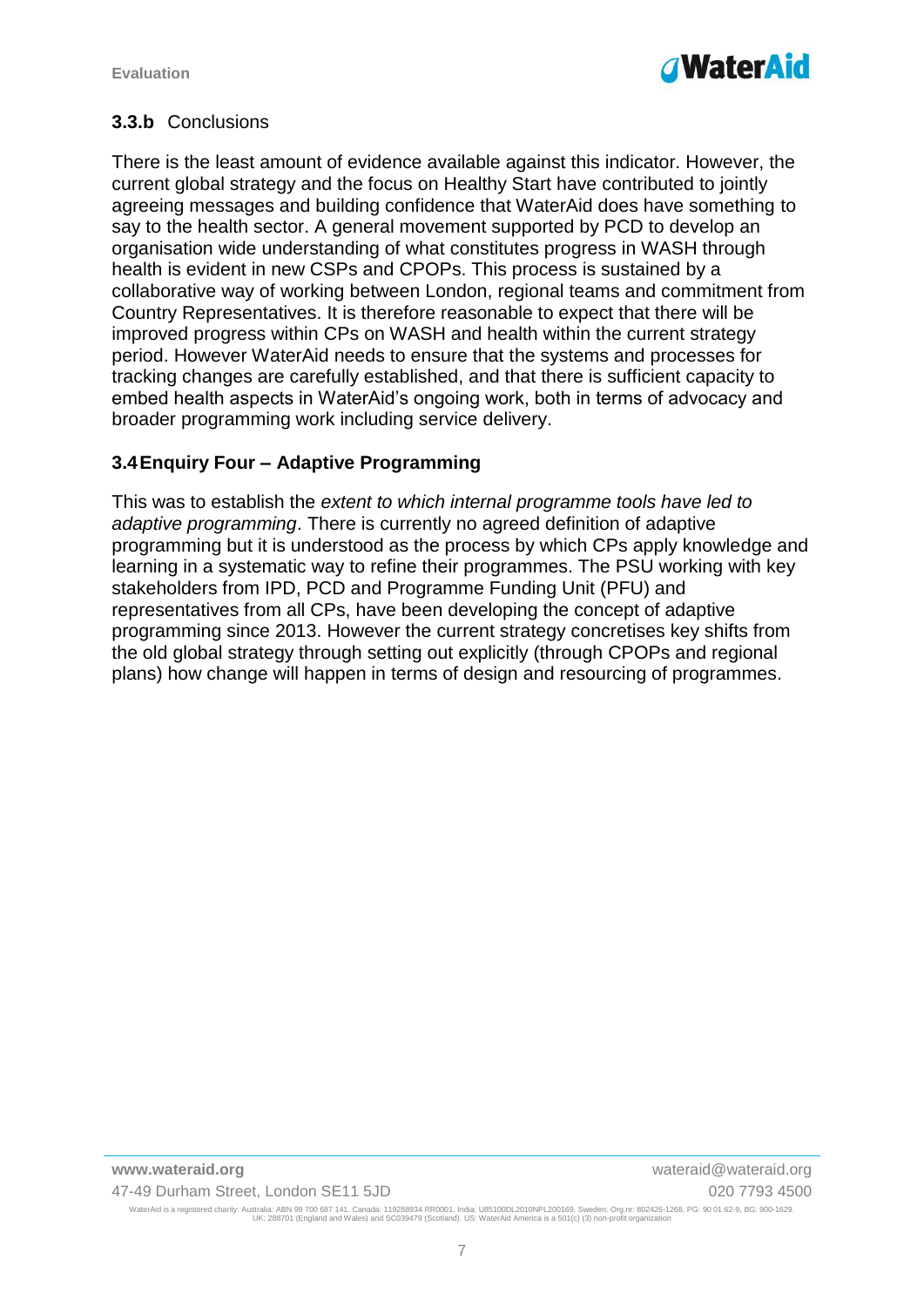

### **3.4.a** Findings

- There is currently no agreed definition of adaptive programming. It is also unclear how adaptive programming is linked to/ or not the programmatic approach.
- There is some evidence of reflective practice from the literature assessments of this evaluation. In particular, the new CSPs and CPOPs demonstrate greater learning.
- Current and upcoming changes in Programme Monitoring Evaluation and Reporting (PMER) in WaterAid more generally will demand greater learning and adaptation.
- This evaluation did not include looking at country level systems however from interviews, FGDs and annual reports it appears that there is no tracking of stories over time, which means programming learning is hard to gauge.
- Evaluative evidence suggests Post Implementation Monitoring Surveys (PIMS) has contributed to CPs holding a more nuanced understanding of change leading to sector strengthening.
- However, the application of learning appears to be more holistic than systematic as PIMS was rarely mentioned across enquiry streams.
- The expectations and process for how CPs apply learning is unclear. Equally there are currently no systems for tracking stories over time.
- Therefore CSPs do refer to CPEs but there are limited examples of systematic learning post CPE in annual reports.
- The rolling out of the new Programme Management Information System (Project Center) is critical to organisational effectiveness and accountability. It will fill a major gap.
- Innovative tools such as WASHwatch and waterpoint mapping remain relevant and important to the sector. However there is limited evidence due to the scope of this evaluation of their use.
- mWater is a new innovative platform and an important step forward in consolidating, sharing and reporting on data.
- PMER guidance is out of date and requires refreshing to ensure critical tools such as CPEs and PIMS are understood and used as strategic tools for learning.
- New planning processes at CP level, as set out earlier, are supporting CPs to set out a more contextualised approach to programming and demonstrate a more nuanced understanding of sustainability.

#### **3.4.b** Conclusions

Evidence from this evaluation suggests that learning from experience and then the application, that there is a discernible shift in WaterAid's understanding of sustainability to which PIMS has been a contributing factor. Planned improvements such as Project Center, centralising data collection on the mWater platform and a system to support tracking (PMIS) could mean that there is a much more systematic approach round the corner. This must be accompanied by guidance and a practical approach to operationalising findings.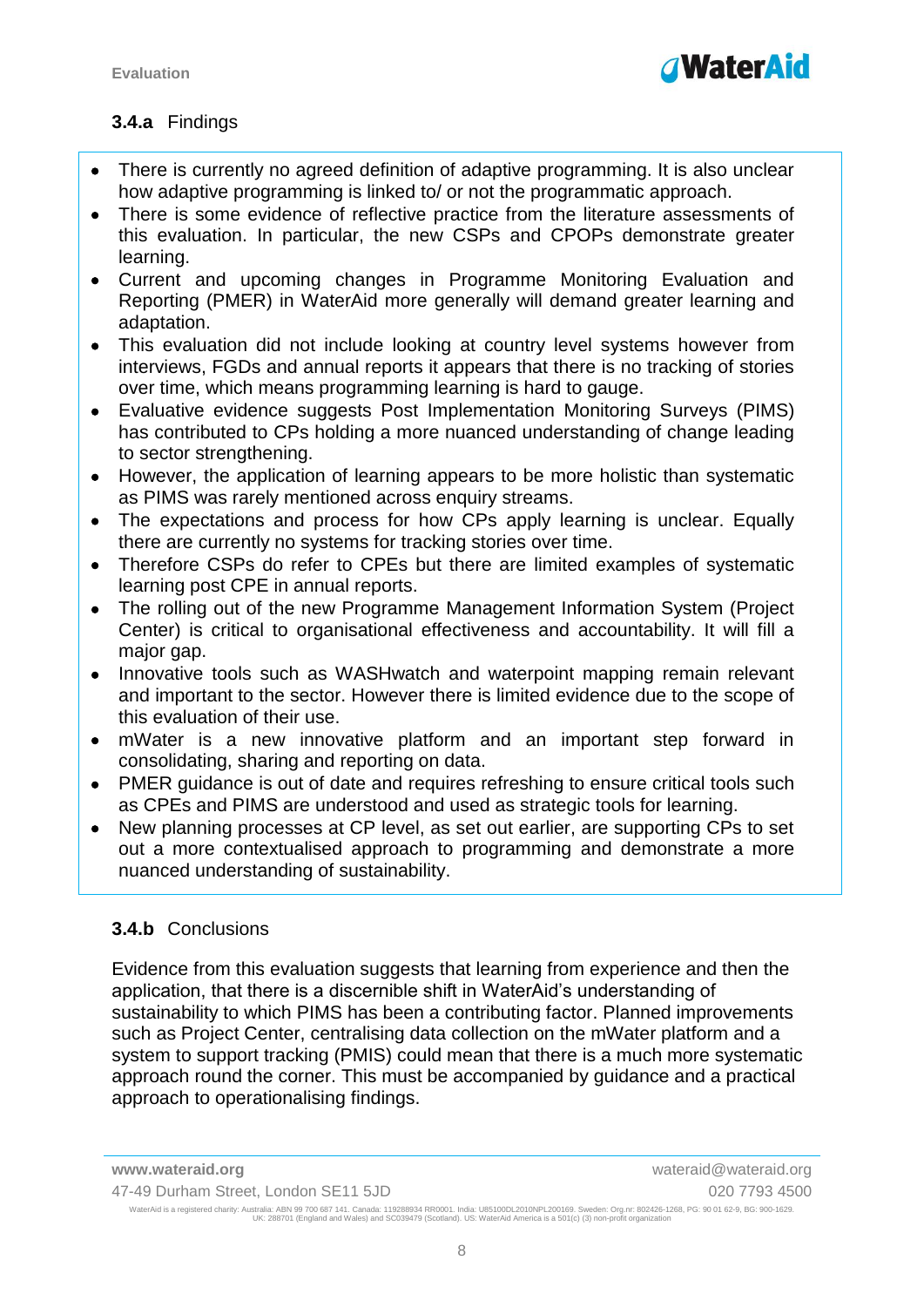

#### **3.5Enquiry Five – Partnership**

This was to establish the ext*ent that WaterAid partners' capacity has been increased and the extent to which the relationship between partners and WaterAid changed*  following investment in a Partnership Training Programme and the 2014 Keystone *Survey*.

Working in partnerships is core to the Global Strategy 2015 - 2020, with collaboration as one of the WaterAid's six core values. There is recognition that partnerships are essential for the successful delivery of sustainable and equitable programmes and developing effective linkages with other sectors; and, necessary to build capacity and sustainability in the WASH sector and strengthen civil society's ability to hold governments to account for delivering WASH. There has been a return to a more equal based partnership approach, away from what had become a somewhat contractually based arrangement over the previous two strategic periods. There is now a corporate recognition that developing a partnership process requires time, attention and a range of skills. This is a shift from the previous Global Strategy which committed to working with partners to deliver its ambitious reach, but it did not present 'how' partnership was at the forefront of the approach. The intention to shift from a contractual approach to a more strategic approach to partnership is also laid out in the Discussion Paper: Partnership for Transformational Change. WaterAid is aiming for a consistent approach to partnership across the organisation in recognition that all of WaterAid's work is through partners. WaterAid has thus reestablished their collective understanding of their core partnership principles.

#### **3.5.a** Findings

- There is evidence that the way partnerships are viewed by WA staff has improved at country, corporate and individual staff level over the PPA period.
- It is not possible to attribute the adoption of an improved approach to partnerships to the training. However, it can be surmised that the training plus the other corporate initiatives (i.e. seen as a more holistic capacity development initiative) will have contributed to a better understanding of partnership and improved practice.
- CP Strategies have reflected on the partnership learning to different degrees with some evidence of good practice, and a clear articulation of a strategic approach to partnership and reflecting the partnership language.
- Partnership language has been taken up by other WA departments including finance and the strategic partnerships team. The extent to which this goes beyond staff who have had contact with PSU through training and support is not clear and was not tested.
- A barrier to integration is considering Partnership as an 'add-on'.
- WaterAid could consider in more detail how it tracks partnership progress, partnership portfolios and how best to invest in integration.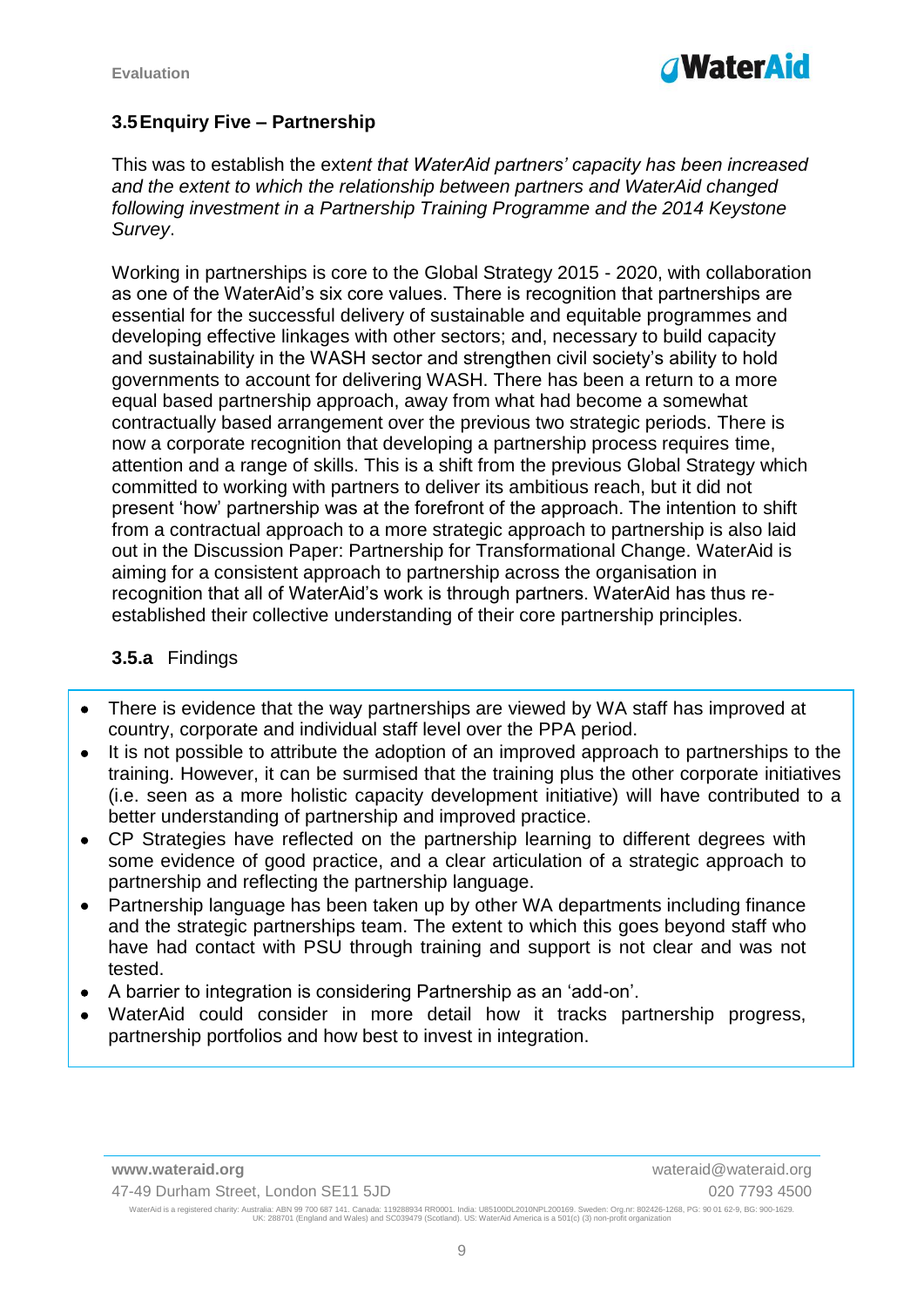

#### **3.5.b** Conclusions

There appears to be solid strategic thinking and partnering at the global level, a 'new' partnership approach at the regional level and a reinvigorated approach to partnership emerging at the country level - work has been done on partnership at all levels. This has been supported by three key factors. Firstly, the build up to and process of agreeing the current Global Strategy has definitely secured a 'different focus' on partnerships and how to achieve everyone, everywhere. Secondly, the embedding of the programmatic approach which requires partners with a spectrum of technical abilities has also had a role to play. And thirdly, the importance of the regional perspective within the global strategy means WaterAid needs to be visible. However without further work on tracking capacity development it will be difficult to understand the contribution WaterAid has made to partners.

#### **4. Recommendations**

The terms of reference asked the evaluation team to come up with its top recommendations. The evaluation team reflected on the conclusions drawn from across all five areas assessed during this process as well as the chapter specific recommendations. Below are, in priority order, the top five recommendations for senior management in the UK, and are specific to WaterAid UK.

#### **1. Develop a global advocacy theory of change**

This evaluation has demonstrated that there is the greatest amount of positive evidence of change available against influencing work (outcome indicator 2) but that the quality and import of this evidence is ambiguous. It has found that there is also a conflation of evidence against outcome 1 and outcome 2 indicators. There are several potential reasons for this including: confusion over what constitutes rightsbased evidence and a rights-based approach (RBA) and the interdependence of 'demand side' empowerment of communities and the increasing accountability of government 'supply side'. The lack of agreement about how change happens however results in all evidence of influencing and advocacy at the national and district level becoming evidence of a RBA.

While theories of change now exist at the country level, it is unclear how these results contribute to a global advocacy picture. Over the last 2 years, WaterAid has developed its current Global Strategy. This Strategy is the result of many implicit and understood theory or theories of change which have been deconstructed and reconstructed. However, a gap remains; an agreed picture of how change happens for advocacy. Given the amount of evidence that was available to the previous Global Strategy around influencing (evidenced in part by this evaluation), it is important now to decide about what type of change matters, when and why. Such a theory would set out a bigger picture that could direct regions and CPs in what to look for and report on.

Furthermore, the lack of an agreed global theory could be contributing to the lack of demand for monitoring and the scepticism about its import in PCD. If the regional and national capacity is built to make reporting more rigorous then the PCD structure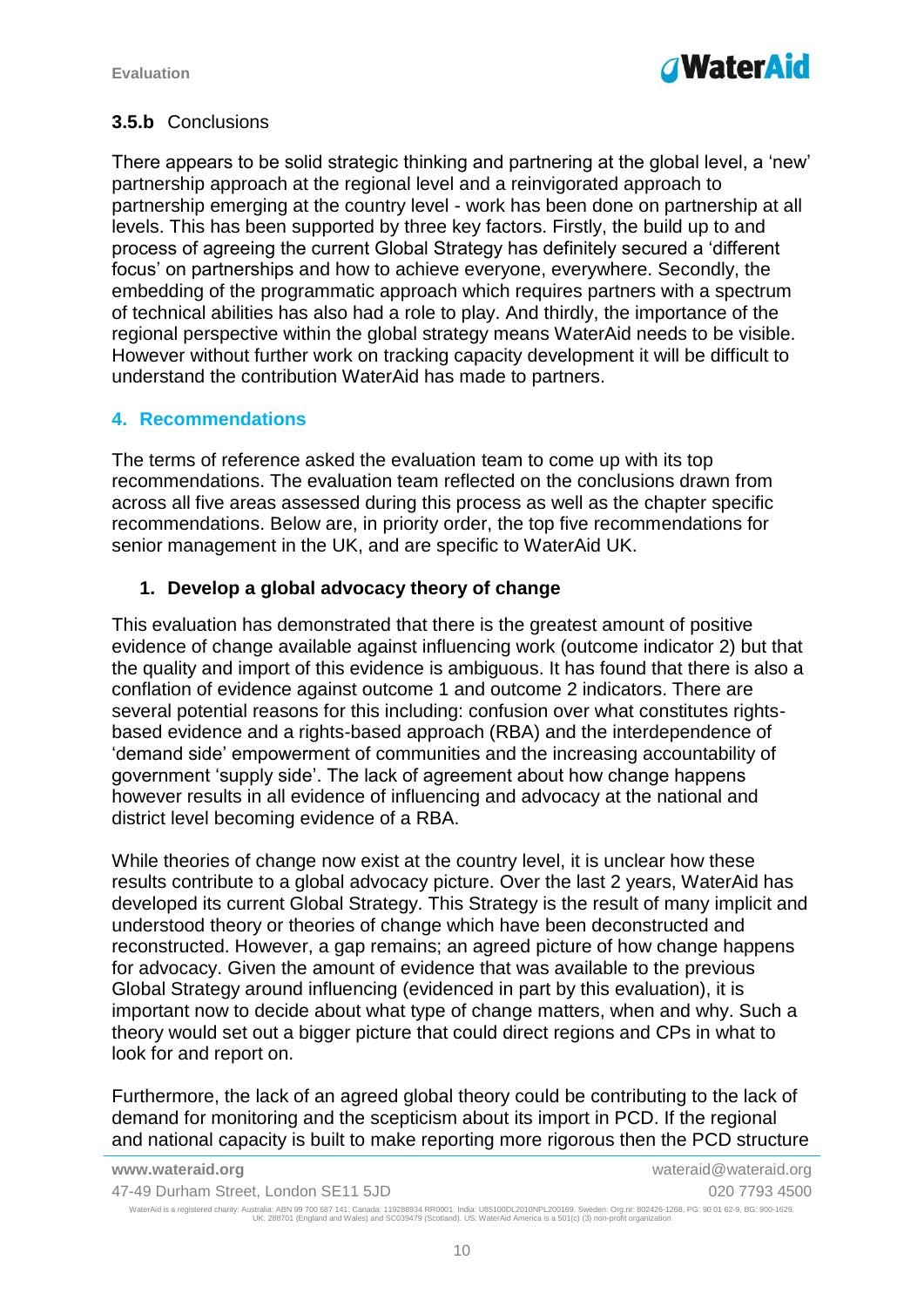

also needs to reflect this in a proportionate way. Arguably a theory is required to improve clarity on what contributions matter and how to achieve greater WASH results. In the end, this process may also end up building agreement on WaterAid's RBA (i.e. to what extent does WaterAid UK push a RBA in its work?)

#### **2. Operationalise a WaterAid approach to rights-based work**

The Evaluation team have begun to unpick the evidence provided against outcome indicator 1 as a start to this process. On the whole, there appear to be three categories/preferences emerging from the interviews and FGDs.

First, there is the preference for a top-down approach which focuses on engaging international structures with national structures. The objectives of such work are to achieve better national monitoring systems, political leadership attuned to technocratic challenges and creating the necessary conditions for greater access to WASH. For this approach, the 'collective voice' is the desired outcome.

The second preference is to present evidence from the point of service delivery – what could be called the community perspective. The objectives of such programmes are for rights claimants to determine their own development pathway. This approach is easier to qualify in terms of numbers of people but it can be a challenge to do this and at the same time engage with the national debate.

The third and final preference is for using RBA as another tool rather than as an approach or a development philosophy. For this perspective the evidence focuses on being responsive to inequalities and starting to move away from a needs-based perspective.

The conclusion is that there is no overall preference emerging from the evaluation evidence. However the tension between the first two preferences could undermine sustainability and the success of future collaborations. In the end, the big question that remains is whether the mix of these three preferences together will drive the best approach and the 'right' impact. A global advocacy theory of change process would create space to discuss these differences and agree how change happens.

#### **3. Promote greater collaboration between London based teams, regional teams and CPs**

The lack of collaboration between teams appears in contrast to the successful collaboration on post-2015 and the ongoing early collaborations on Healthy Start. While pockets of good collaboration exist and have achieved much (e.g. post-2015 work on global goals), these have been largely based on individual relationships. The collective ownership of 'problems' needs to be encouraged to ensure that collaborations (PCD working closely with IPD, CPs and regions) can take off and cross-departmental/team working can become institutionalised. This will result in a more effective translation of the global strategy into actionable programme design that will meet the ambitious targets.

The evaluation team suggests that a suitable next step might be an assessment of the barriers (beyond IPD) to greater effective regional integration into WaterAid's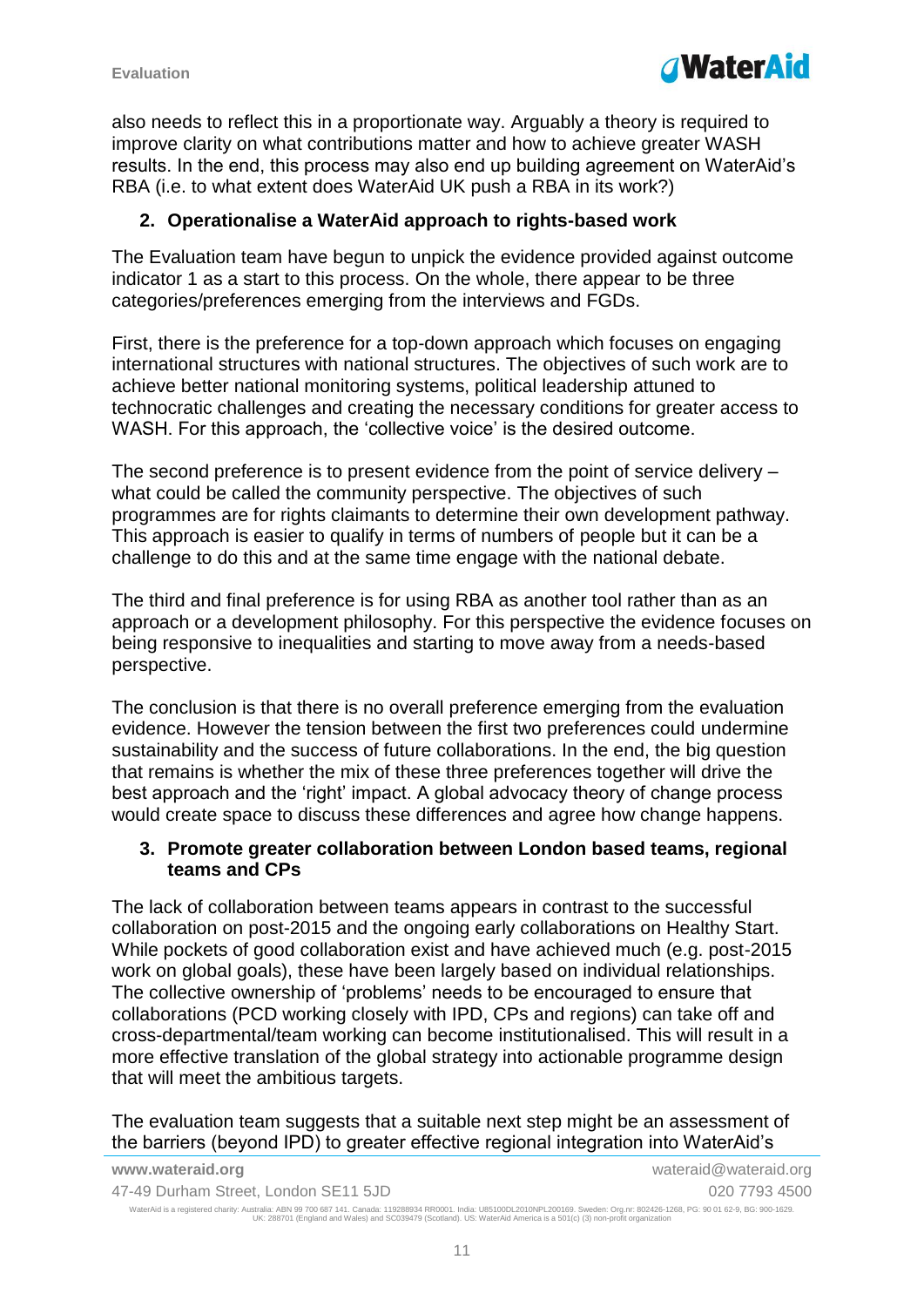

work. The objective of this exercise would be to achieve greater institutionalisation of working practice between the regions and London.

#### **4. Set up robust global level systems to track change over time**

This evaluation did not assess the systems at CP level, or at regional level. It reviewed the process for collecting data for the PPA. Through this review, it became apparent that there is a lack of tracking advocacy change over time to report against a 'bigger' or global picture. Given the ambitions of the current global strategy, the evaluation team felt that it was important to make this recommendation.

One potential avenue to tackling this issue would be to use the roll out of Project Center (PMIS platform) to conduct a review of the process of building a story from CP to regional to global level. This would entail reviewing both the annual reporting and County Programme Evaluation template/terms of reference and process. The annual reports currently provide a lot of evidence of influencing work however it is unclear whether or not these results are externally (and internally) validated. Without this process, the strength of the evidence, its robustness and objectivity will be challenged. Similarly the import of the evidence produced from the Country Programme Evaluations and to what extent lessons are applied is unclear.

In addition to this, it would be important to reflect the changes in partnership working in this process i.e. how do partners contribute to an annual reflection on progress? Reviewing such a template would also allow PSU to create space for including stories about capacity building of partners, CSOs and/or other critical actors. Such a process would set renewed corporate expectations that these documents are part of 'tracking' WaterAid performance over time.

If PSU believe this to be of worth then the evaluation team would strongly recommend that baseline data is collected on all stories too. Furthermore, it will be important to streamline the use of WASHwatch, waterpoint mapping and mWater at CP level.

#### **5. Continue investing in strategic initiatives post-PPA with greater prioritisation**

The PPA has enabled WaterAid to invest in strategic activities, new countries, new systems, new tools and new priorities. It is important that this momentum is not lost. The evaluation team think that the work on partnerships, Healthy Start, as well as many others, requires continued support to drive consolidated change.

The new Country Strategy Papers and Country Programme Operational Plans indicate a shift in approach that will be founded on partnerships with existing and new actors. This foundation is supported by capacity development work. The shifts evidenced in this evaluation demonstrate that WaterAid has developed a more nuanced understanding of sustainability; a focus on sector strengthening. Asking country programmes to set strategic priorities for their context is a different approach that will need to time to embed. During this time, different types of tracking can be piloted.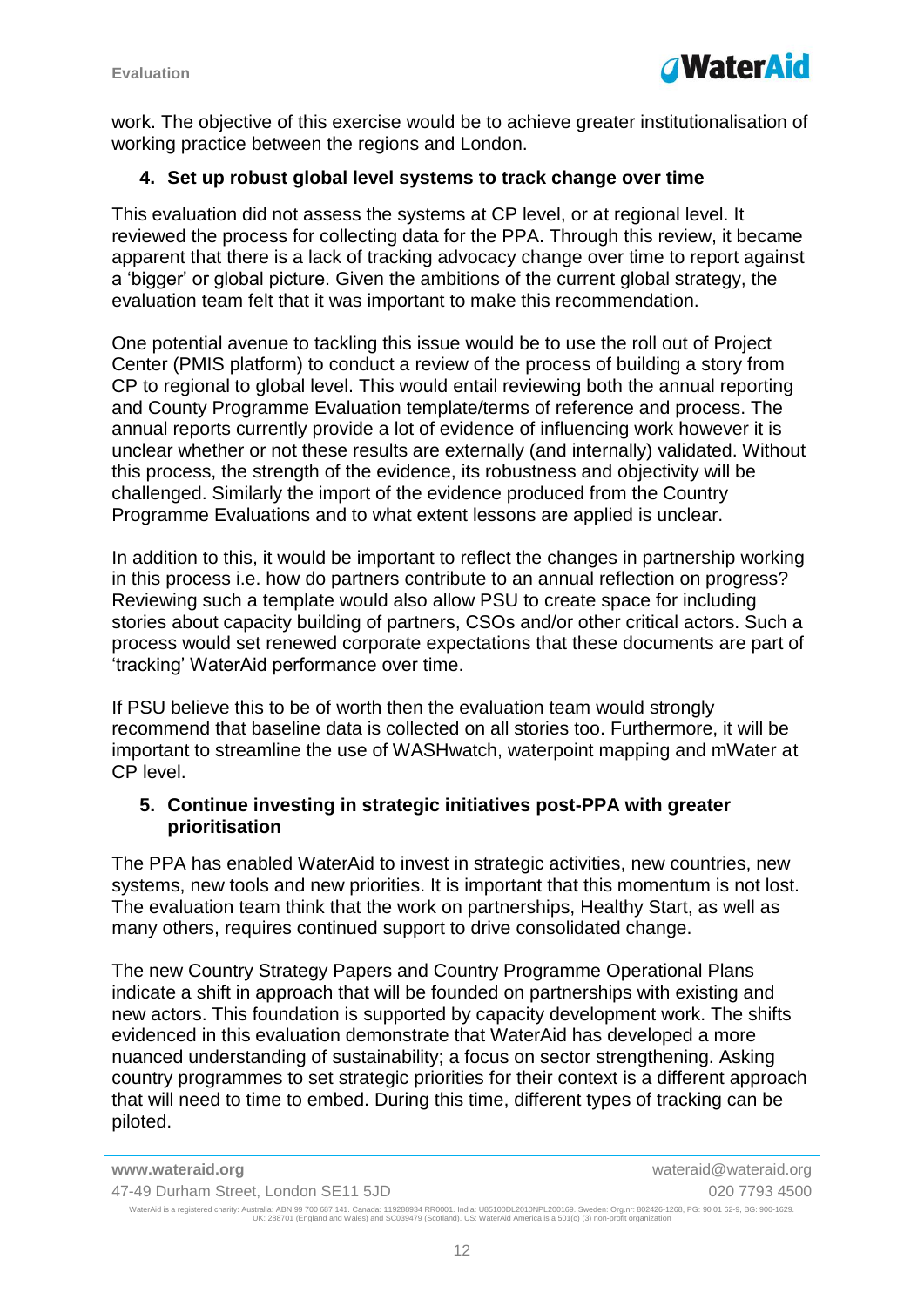

### **5. WaterAid's management response**

Internally WaterAid has developed responses to each of the detailed recommendations, and a summary of the responses to the top five recommendations is presented in the table below. As a context to this, we would like to highlight that learning from the PPA, feedback from DFID, and this evaluation have all been valuable in shaping WaterAid's organisational development as we implement our Global Strategy 2015-2020. Since the evaluation, we have made progress on implementing a number of initiatives in line with, and supporting, our strategic shifts. This includes work on our planning, monitoring, evaluation and reporting (PMER) processes and systems; developing guidance for CPs which articulates our global approach and supports the operationalisation of rights-based approaches; and new cross-departmental thematic working groups to promote collaboration. These initiatives and others are outlined further below.

| Partially accept: We believe WaterAid needs a global<br>1. Develop a<br>global advocacy<br>theory of change<br>across the organisation on our approach (including the<br>programmatic approach, sector strengthening and the rights-<br>based approach). This will be created through a package of<br>This global approach will be supported by our strengthened<br>and processes, which are discussed further below (see                                              |                                                                                                                                                                                                                                                                                                                                                                                                                                                                                                                                                                                                                                                                               |
|------------------------------------------------------------------------------------------------------------------------------------------------------------------------------------------------------------------------------------------------------------------------------------------------------------------------------------------------------------------------------------------------------------------------------------------------------------------------|-------------------------------------------------------------------------------------------------------------------------------------------------------------------------------------------------------------------------------------------------------------------------------------------------------------------------------------------------------------------------------------------------------------------------------------------------------------------------------------------------------------------------------------------------------------------------------------------------------------------------------------------------------------------------------|
| recommendation 4).                                                                                                                                                                                                                                                                                                                                                                                                                                                     | approach, not a global theory of change. We are developing a<br>joint, global narrative which will create common understanding<br>guidance materials for all, including country programmes (CPs).<br>planning, monitoring, evaluation and reporting (PMER) systems                                                                                                                                                                                                                                                                                                                                                                                                            |
| 2. Operationalise<br>a WaterAid<br>and sanitation are human rights which are underpinned by<br>approach to<br>we are continually reinforcing the link between sector<br>rights-based<br>work<br>accountability and strong demand are essential elements for<br>sustainable services that meet the SDG targets. We are also<br>language.<br>Work is already underway on drafting practical guidelines to<br>support CPs with incorporating the rights-based approach in | Accept: Our organisational starting point is that access to water<br>Sustainable Development Goal (SDG) 6. In strategic guidance,<br>strengthening and rights-based approaches, emphasising that<br>promoting the application of human rights principles across all<br>our work, although we may not always use explicit human rights<br>their plans. This is building on our existing work on equity and<br>inclusion and links to the initiative above to articulate our global<br>approach. We have documented some of our action learning on<br>rights-based approaches and disseminated this at the RWSN<br>conference in December. Concrete examples are key to helping |

**www.wateraid.org** wateraid@wateraid.org 47-49 Durham Street, London SE11 5JD 020 7793 4500 WaterAid is a registered charity: Australia: ABN 99 700 687 141. Canada: 119288934 RR0001. India: U85100DL2010NPL200169. Sweden: Org.nr: 802426-1268, PG: 90 01 62-9, BG: 900-1629.<br>UK: 288701 (England and Wales) and SC0394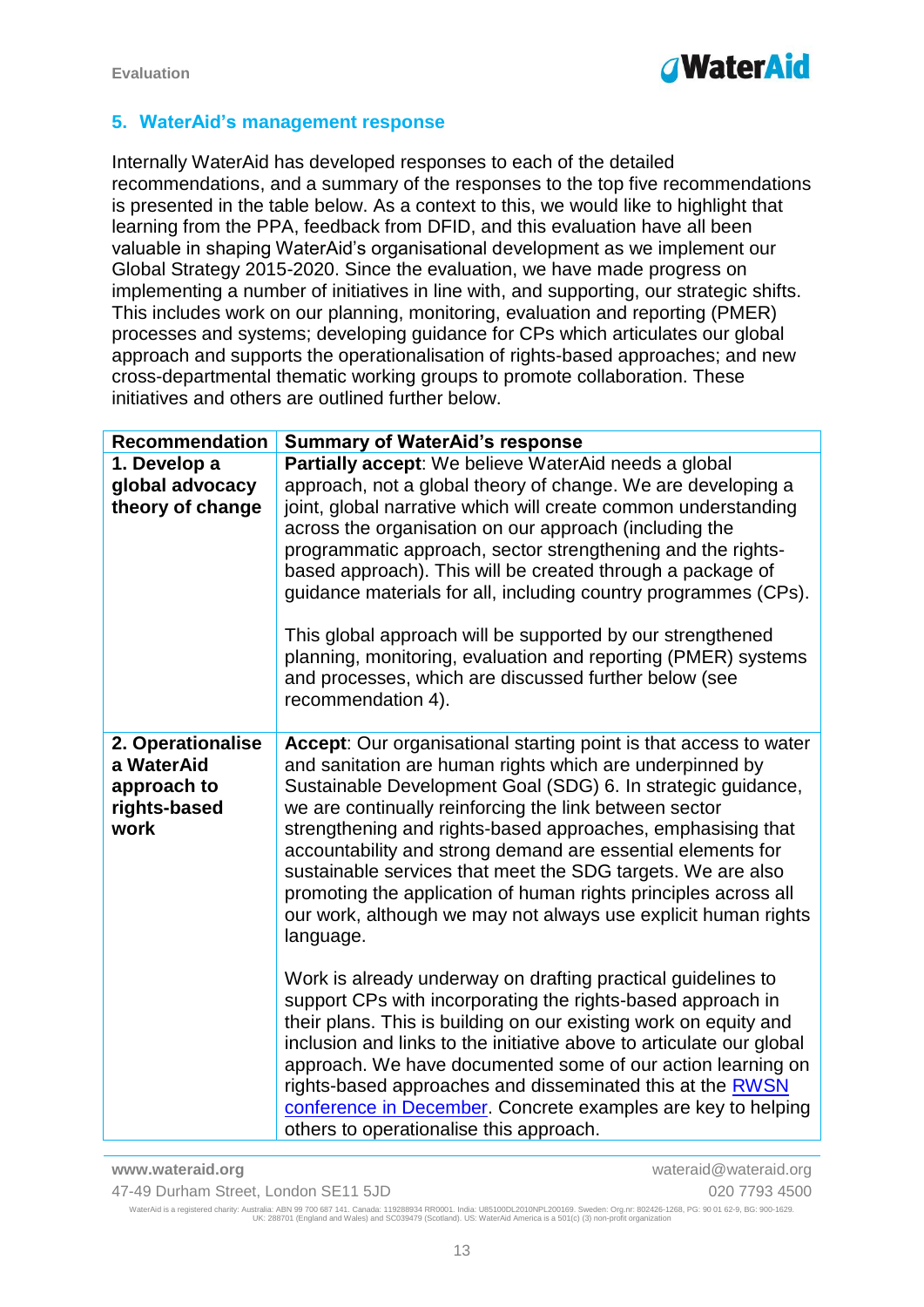

| <b>Recommendation</b>                                                                       | <b>Summary of WaterAid's response</b>                                                                                                                                                                                                                                                                                                                                                                                                                                                                                                                                                                                                                                                                                                                                                                                                                                                                                          |
|---------------------------------------------------------------------------------------------|--------------------------------------------------------------------------------------------------------------------------------------------------------------------------------------------------------------------------------------------------------------------------------------------------------------------------------------------------------------------------------------------------------------------------------------------------------------------------------------------------------------------------------------------------------------------------------------------------------------------------------------------------------------------------------------------------------------------------------------------------------------------------------------------------------------------------------------------------------------------------------------------------------------------------------|
|                                                                                             | We recognise that this represents a significant shift and it will<br>take time for staff, partners and supporters to move from seeing<br>WaterAid as an organisation that provides services to<br>communities that have been neglected by government to an<br>organisation that helps communities hold government to<br>account for services. This will be a process of doing, learning<br>and reflecting to find out what works in each context. We will<br>support this through learning, knowledge management and<br>capacity development.                                                                                                                                                                                                                                                                                                                                                                                  |
| 3. Promote<br>greater<br>collaboration<br>between London-<br>based teams,<br>regional teams | Accept: This is challenging for large matrixed organisations.<br>We are currently working on bringing together expertise across<br>London-based teams, regional teams and CPs around a set of<br>flagship thematic areas, fostering cross-departmental<br>collaboration. This builds on the success of existing thematic<br>working groups, such as for Healthy Start, our Global Advocacy                                                                                                                                                                                                                                                                                                                                                                                                                                                                                                                                     |
| and CPs                                                                                     | Priority (GAP).<br>Since the evaluation, we have also made structural changes<br>which aim to support collaboration. For example, we have<br>created a Global Programme and Advocacy Executive to act as<br>the strategic leadership body across WaterAid, bringing<br>together programmes and advocacy colleagues. We have also<br>strengthened the Global Executive (CEOs of WaterAid<br>federation members and UK Directors) where all major global<br>decisions are made. As these changes are implemented and<br>embedded, we recognise the importance of prioritising and<br>systematising their ways of working to ensure that genuine<br>collaboration occurs.                                                                                                                                                                                                                                                         |
| 4. Set up robust<br>global-level<br>systems to track<br>change over time                    | Accept: We have prioritised and invested in improving<br>planning, monitoring, evaluation and reporting (PMER) systems<br>and processes across all WaterAid UK CPs. This was an<br>important focus under the PPA and, since this evaluation, the<br>first stage of the rollout of the new systems and processes was<br>a key result under the PPA nine month extension (April-<br>December 2016). The new processes and systems are<br>designed to track and capture all types of outcomes under our<br>new strategy, not just WaterAid's historical focus on directly<br>delivering WASH services, and advocacy staff have been<br>involved throughout the process. The new processes are<br>structured around three cycles with, for example, CP<br>evaluations and PIMS now built into each CP's strategic cycle<br>and the annual reporting process and templates redesigned as<br>part of a more reflective annual cycle. |
|                                                                                             | Closely linked to this we have undertaken targeted work on the                                                                                                                                                                                                                                                                                                                                                                                                                                                                                                                                                                                                                                                                                                                                                                                                                                                                 |

**www.wateraid.org** wateraid@wateraid.org 47-49 Durham Street, London SE11 5JD 020 7793 4500 WaterAid is a registered charity: Australia: ABN 99 700 687 141. Canada: 119288934 RR0001. India: U85100DL2010NPL200169. Sweden: Org.nr: 802426-1268, PG: 90 01 62-9, BG: 900-1629.<br>UK: 288701 (England and Wales) and SC0394